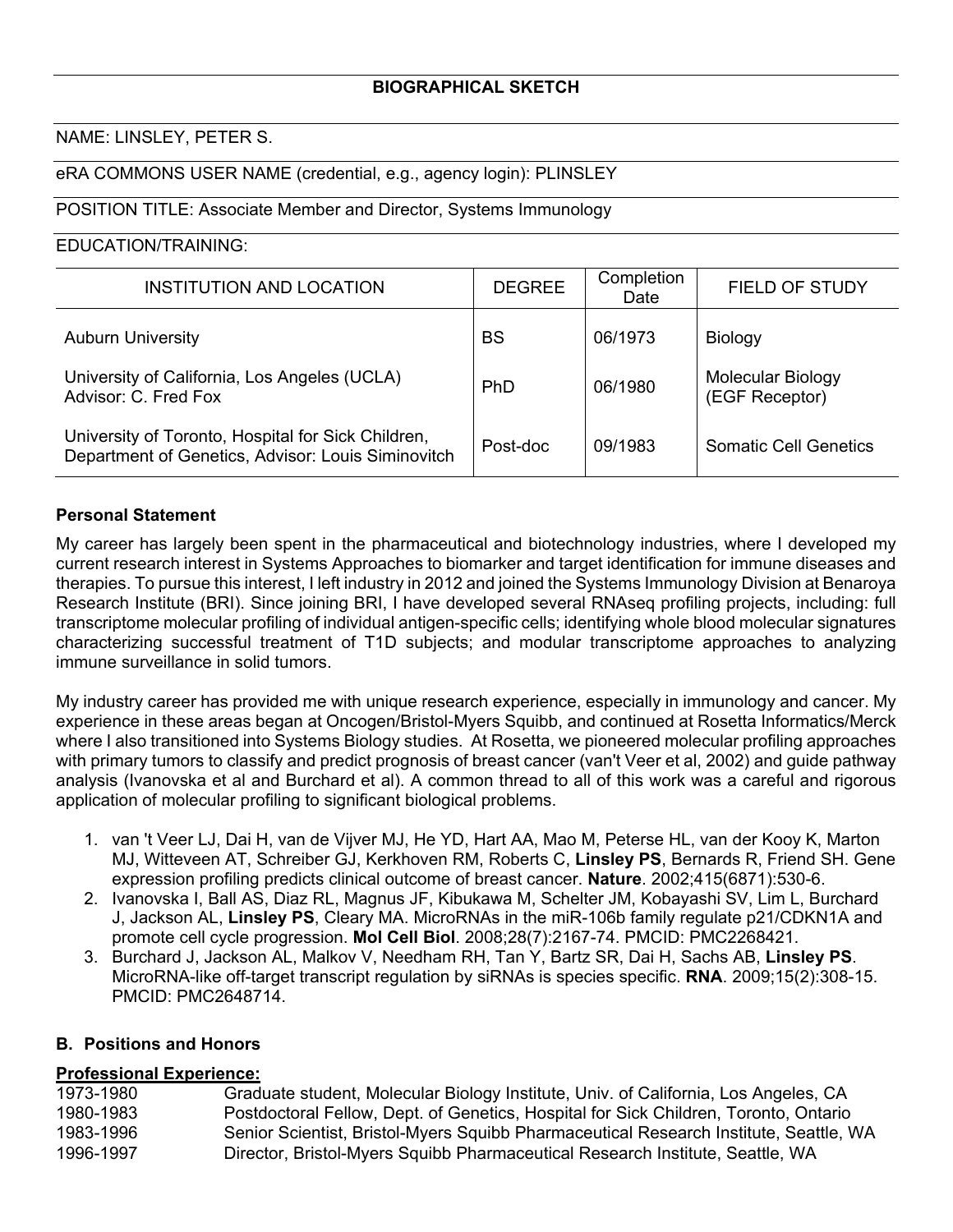| 1997-1999    | Director, Mammalian Team, Rosetta Inpharmatics, Kirkland, WA                    |
|--------------|---------------------------------------------------------------------------------|
| 1999-2001    | Sr. Director, Research & Development, Rosetta Inpharmatics, Kirkland, WA        |
| 2001         | Vice President, Research & Development, Rosetta Inpharmatics, Kirkland, WA      |
| 2001-2008    | Executive Director, Cancer Biology, Merck/Rosetta Inpharmatics, Seattle, WA     |
| 2008-2010    | Chief Scientific Officer, Regulus Therapeutics, San Diego, CA                   |
| 2011-2012    | Chief Scientific Officer, AVI BioPharma, Bothell, WA                            |
| 2012-2013    | Visiting Scientist, Benaroya Research Institute, Seattle, WA                    |
| 2013-present | Research Associate Member, Benaroya Research Institute, Seattle, WA             |
| 2014-present | Director, Systems Immunology Division, Benaroya Research Institute, Seattle, WA |

## **Fellowships and Awards:**

| 1972-Alpha | Epsilon Delta Pre-Medical Honorary Society                                                                      |
|------------|-----------------------------------------------------------------------------------------------------------------|
| 1973-1978  | Chancellor's Intern Fellow, UCLA 1973 Phi Kappa Phi Scholastic Honorary Society                                 |
| 1978-1980  | Traineeship, National Cancer Institute                                                                          |
| 1979-1980  | Fellowship, Jonsson Comprehensive Cancer, UCLA                                                                  |
| 1980-1983  | Postdoctoral Fellowship, Medical Research Council of Canada                                                     |
| 1990-1994  | Identified by The Scientist as one of the top 20 most highly cited immunology research<br>scientists            |
| 2007       | Oncology Enablement Award, Merck Research Laboratories                                                          |
| 2013       | Jerry Award for "exceptional contributions in the field of autoimmunity", Autoimmune<br><b>Advocacy Society</b> |

# **Study Sections and Boards:**

| 1994-present | Many Ad Hoc assignments                                                |
|--------------|------------------------------------------------------------------------|
| 1995-1997    | <b>Arthritis Foundation Study Section</b>                              |
| 2011-present | Research Advisory Committee, Oncofactor Corp., Seattle, WA             |
| 2012-present | Reviewer, Life Sciences Discovery Fund, Seattle, WA                    |
| 2012-present | Medical Advisory Committee, Children's Turner Foundation, New York, NY |
| 2013-present | Scientific Advisor, Eos Corp., Los Angeles, CA                         |

# **Editorial Positions:**

| 1994-1997    | Editorial Board, Therapeutic Immunology                                                |
|--------------|----------------------------------------------------------------------------------------|
| 1996         | Editor Immunological Techniques, Current Opinion in Immunology                         |
| 1999         | Co-editor, Lymphocyte activation and effector functions, Current Opinion in Immunology |
| 2002-2006    | Assistant Editor, Journal of Immunology                                                |
| 2010-present | Associate Editor, BMC Immunology                                                       |

# **C. Contributions to Science**

- 1. *I discovered the B7/CD28/CTLA-4 T cell costimulatory axis.* In the late1980s, it was unclear how T cell surface molecules, other than the antigen receptor, might function in regulating T cell proliferation. One molecule on T cells, CD28, was of interest because anti-CD28 monoclonal antibodies (mAbs) triggered T cell proliferation. While I was a group leader at Bristol-Myers Squibb (BMS), my collaborators and I postulated that this proliferation occurred because anti-CD28 mAbs mimicked activity of a then undiscovered natural ligand for CD28 expressed on other immune cells. To test this hypothesis, I developed a novel CD28-mediated cell adhesion assay that I then used to identify a natural ligand for CD28. The ligand I identified was the B7/BB-1 antigen, now known as CD80 or B7-1, and now widely accepted as a counter receptor for CD28 expressed at sited antigen-presenting cell activation. Our subsequent studies (see below) showed that T cell receptor CTLA-4 was also a receptor for the B7/BB-1 antigen. This discovery set the stage for development of a new class of immunomodulatory therapies that modulate "second" signals (T cell costimulation) during T cell activation. To date, the Food and Drug Administration (FDA) has approved three therapeutics targeting the B7/CD28/CTLA-4 T cell costimulation axis (Abatacept, Belatacept and Ipilumimab).
	- a. **Linsley PS**, Clark EA, Ledbetter JA. Pillars article: T-cell antigen CD28 mediates adhesion with B cells by interacting with activation antigen B7/BB-1. 1990. **Proc. Natl. Acad. Sci. USA** 87: 5031- 5035. PMCID: PMC54255. **J Immunol**. 2009;182(5):2559-63.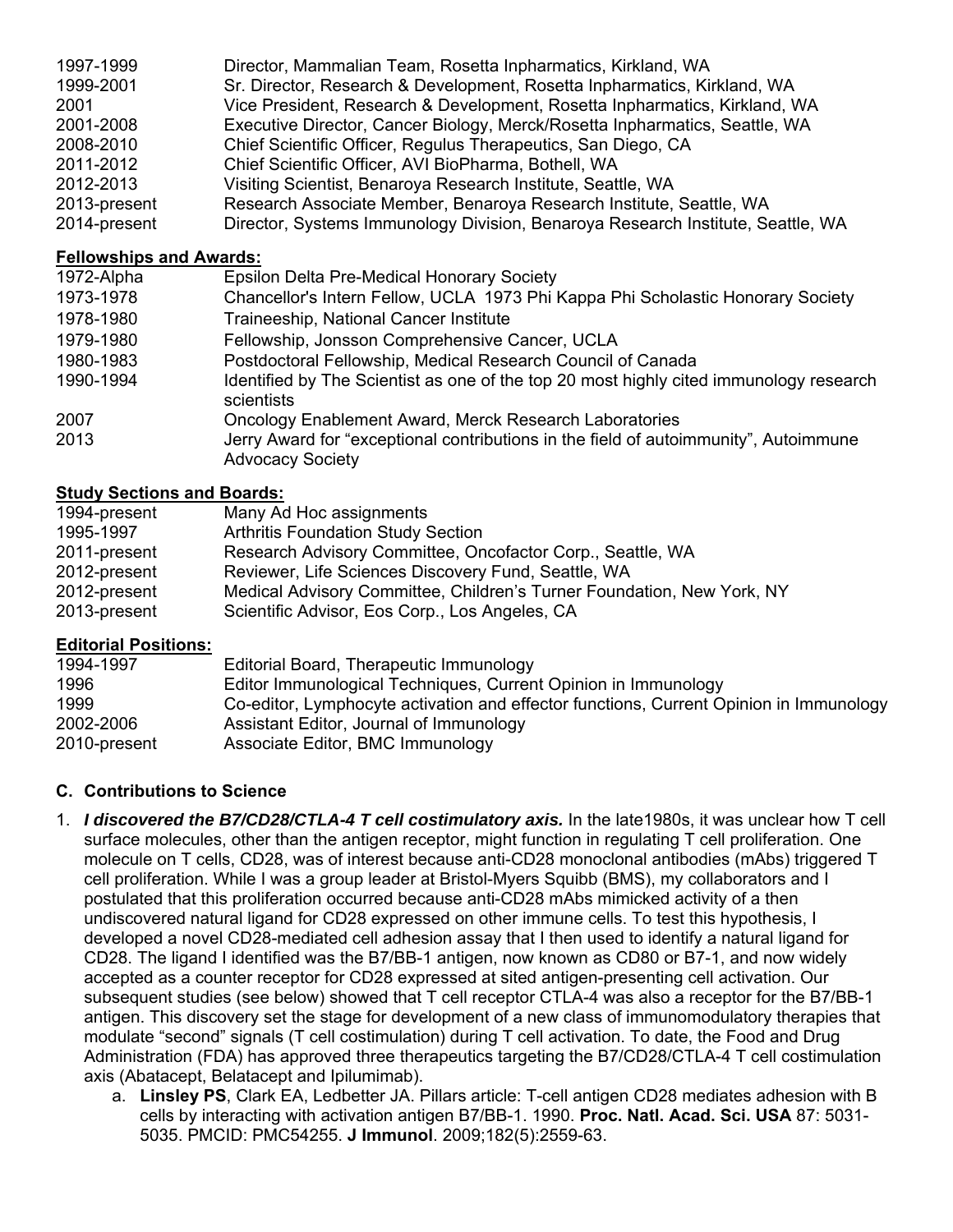- b. **Linsley PS**, Brady W, Grosmaire L, Aruffo A, Damle NK, Ledbetter JA. Binding of the B cell activation antigen B7 to CD28 costimulates T cell proliferation and interleukin 2 mRNA accumulation. **J Exp Med**. 1991;173(3):721-30. PMCID: PMC2118836.
- c. Chen L, Ashe S, Brady WA, Hellstrom I, Hellstrom KE, Ledbetter JA, McGowan P, **Linsley PS**. Costimulation of antitumor immunity by the B7 counterreceptor for the T lymphocyte molecules CD28 and CTLA-4. **Cell**. 1992;71(7):1093-102.
- d. Tan P, Anasetti C, Hansen JA, Melrose J, Brunvand M, Bradshaw J, Ledbetter JA, **Linsley PS**. Induction of alloantigen-specific hyporesponsiveness in human T lymphocytes by blocking interaction of CD28 with its natural ligand B7/BB1. **J Exp Med**. 1993 Jan 1;177(1):165-73. PMCID: PMC2190874.
- 2. *I discovered the immunosuppressants, Abatacept and Belatacept.* During our efforts to elucidate the B7/CD28/CTLA-4 T cell costimulation axis, I designed a soluble recombinant immunoglobulin Fc domain fusion with the extracellular region of CTLA-4 (CTLA4Ig). We discovered that this molecule binds B7 family molecules with high affinity and can be used to block CD28/B7 T cell costimulation in vitro and in vivo. We then showed that administration of CTLA4Ig was therapeutic for animal models and human subjects with autoimmune diseases, and had an extremely favorable safety profile. The same CTLA4Ig molecule I designed was developed by BMS, approved by the FDA, and is now marketed as a therapeutic for Rheumatoid Arthritis (Abatacept). My research group also engineered a recombinant form of CTLA4Ig with higher binding affinity for B7 molecules (LEA29Y), which was developed and approved by the FDA for treatment of kidney transplantation (Belatacept).
	- a. **Linsley PS**, Brady W, Urnes M, Grosmaire LS, Damle NK, Ledbetter JA. CTLA-4 is a second receptor for the B cell activation antigen B7. **J Exp Med**. 1991;174(3):561-9. PMCID: PMC2118936
	- b. **Linsley PS**, Wallace PM, Johnson J, Gibson MG, Greene JL, Ledbetter JA, Singh C, Tepper MA. Immunosuppression in vivo by a soluble form of the CTLA-4 T cell activation molecule. **Science**. 1992;257(5071):792-5.
	- c. Abrams JR, Lebwohl MG, Guzzo CA, Jegasothy BV, Goldfarb MT, Goffe BS, Menter A, Lowe NJ, Krueger G, Brown MJ, Weiner RS, Birkhofer MJ, Warner GL, Berry KK, **Linsley PS**, Krueger JG, Ochs HD, Kelley SL, Kang S. CTLA4Ig-mediated blockade of T-cell costimulation in patients with psoriasis vulgaris. **J Clin Invest**. 1999;103(9):1243-52. PMCID: PMC408469.
	- d. Larsen CP, Pearson TC, Adams AB, Tso P, Shirasugi N, Strobert E, Anderson D, Cowan S, Price K, Naemura J, Emswiler J, Greene J, Turk LA, Bajorath J, Townsend R, Hagerty D, **Linsley PS**, Peach RJ. Rational development of LEA29Y (belatacept), a high-affinity variant of CTLA4-Ig with potent immunosuppressive properties. **Am J Transplant**. 2005;5(3):443-53.
- 3. *I pioneered the use molecular profiling techniques for improving drug discovery.* With the emergence of genomics and molecular profiling technologies in the early 2000s, we became interested in using these technologies in the drug discovery process. While a Senior/Executive Director at Merck Research Laboratories, I was part of interdisciplinary teams that developed new applications for molecular profiling and genomics techniques in drug discovery. Our efforts included the use of profiling technologies to identify patients most likely to benefit from therapies (Responder ID); the use of genome-scale in vitro genetic screens with human cells to identify new drug targets by synthetic lethality (Target ID); and the development of microRNAs as a new class of drug targets (Pathway ID). Today, there is a commercial product based on our initial work in Responder ID (MammaPrint) and numerous efforts are underway to use synthetic lethality for the selective targeting of cancer and to target microRNAs therapeutically.
	- a. van 't Veer LJ, Dai H, van de Vijver MJ, He YD, Hart AA, Mao M, Peterse HL, van der Kooy K, Marton MJ, Witteveen AT, Schreiber GJ, Kerkhoven RM, Roberts C, **Linsley PS**, Bernards R, Friend SH. Gene expression profiling predicts clinical outcome of breast cancer. **Nature**. 2002;415(6871):530-6.
	- b. Radich JP, Dai H, Mao M, Oehler V, Schelter J, Druker B, Sawyers C, Shah N, Stock W, Willman CL, Friend S, **Linsley PS**. Gene expression changes associated with progression and response in chronic myeloid leukemia. **Proc Natl Acad Sci U S A**. 2006;103(8):2794-9. PMCID: PMC1413797.
	- c. Bartz SR, Zhang Z, Burchard J, Imakura M, Martin M, Palmieri A, Needham R, Guo J, Gordon M, Chung N, Warrener P, Jackson AL, Carleton M, Oatley M, Locco L, Santini F, Smith T, Kunapuli P, Ferrer M, Strulovici B, Friend SH, **Linsley PS**. Small interfering RNA screens reveal enhanced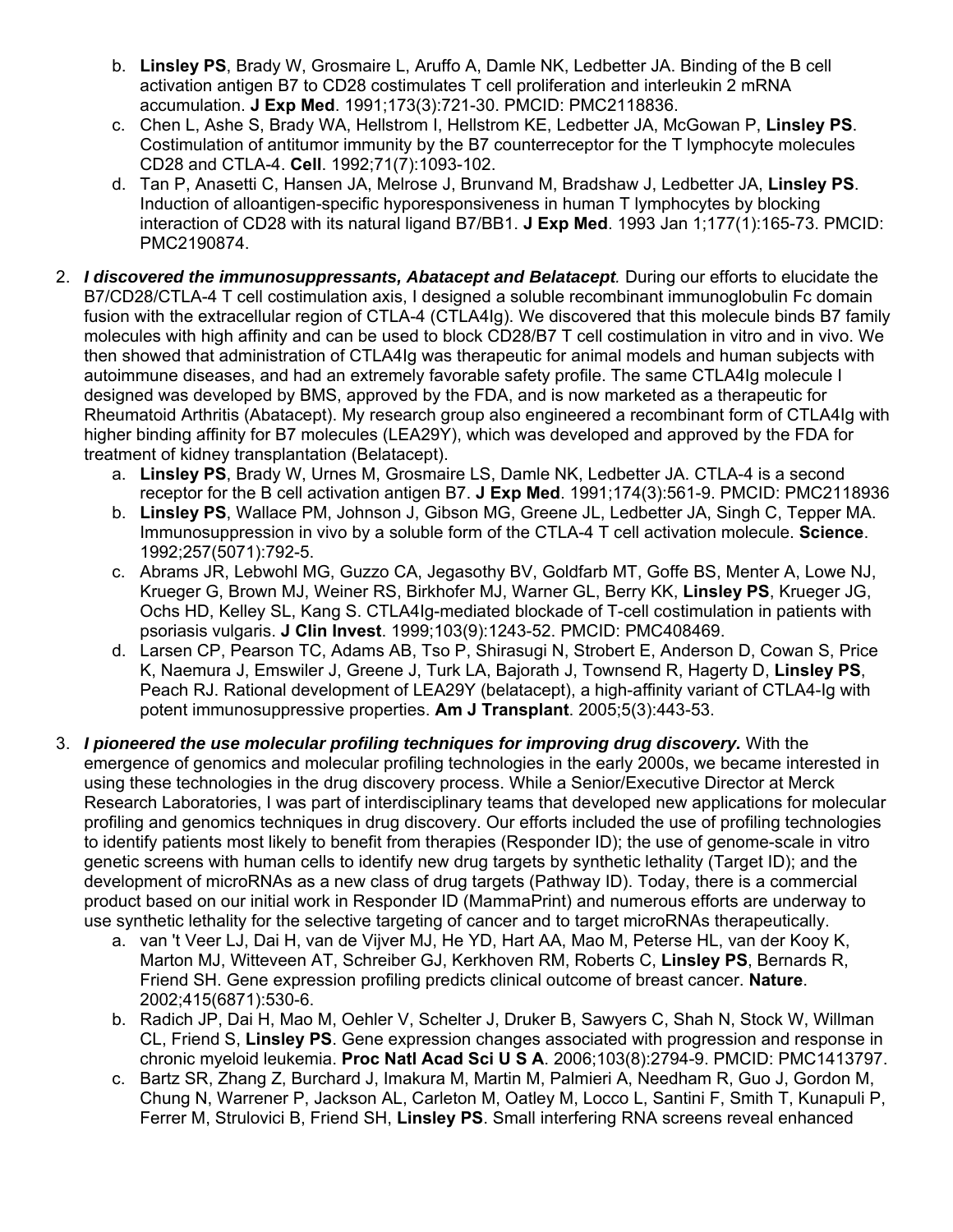cisplatin cytotoxicity in tumor cells having both BRCA network and TP53 disruptions. **Mol Cell Biol**. 2006;26(24):9377-86. PMCID: PMC1698535.

- d. He L, He X, Lim LP, de Stanchina E, Xuan Z, Liang Y, Xue W, Zender L, Magnus J, Ridzon D, Jackson AL, **Linsley PS**, Chen C, Lowe SW, Cleary MA, Hannon GJ. A microRNA component of the p53 tumour suppressor network. **Nature**. 2007;447(7148):1130-4.
- 4. *I led efforts demonstrating that siRNAs and microRNAs target multiple mRNAs*. During our work to use molecular profiling efforts to improve drug discovery, we initiated efforts to combine the use of molecular profiling with recently discovered siRNA genetic disruptions for Pathway ID. While siRNAs were then believed to be exquisitely specific in their silencing of selected mRNAs, my research group used microarrays to make the unexpected discovery that siRNAs actually regulated numerous off-target transcripts. We demonstrated that this off-target silencing was sequence-specific, and mediated by short (6-8 nucleotide) sequence matches between the seed region of siRNAs and the 3'UTR of mRNAs, similar to how microRNAs were known to recognize targets. Our discovery of off-target transcript recognition by siRNAs then led directly to the seminal discovery that mammalian microRNAs regulate many mRNA targets. While our findings were at first controversial, it is now widely recognized that an inherent feature of siRNAs and microRNAs is that they regulate levels of dozens or hundreds of mRNAs through seed matched recognition.
	- a. Jackson AL, Bartz SR, Schelter J, Kobayashi SV, Burchard J, Mao M, Li B, Cavet G, **Linsley PS**. Expression profiling reveals off-target gene regulation by RNAi. **Nat Biotechnol**. 2003;21(6):635-7.
	- b. Burchard J, Jackson AL, Malkov V, Needham RH, Tan Y, Bartz SR, Dai H, Sachs AB, **Linsley PS**. MicroRNA-like off-target transcript regulation by siRNAs is species specific. **RNA**. 2009; 15(2):308- 315. PMCID: PMC2648714.
	- c. Jackson AL, Burchard J, Schelter J, Chau BN, Cleary M, Lim L, **Linsley PS**. Widespread siRNA "off-target" transcript silencing mediated by seed region sequence complementarity. **RNA**. 2006;12(7):1179-87. PMCID: PMC1484447.
	- d. Lim LP, Lau NC, Garrett-Engele P, Grimson A, Schelter JM, Castle J, Bartel DP, **Linsley PS**, Johnson JM. Microarray analysis shows that some microRNAs downregulate large numbers of target mRNAs. **Nature**. 2005;433(7027):769-73.

# **Complete List of Published Work in MyBibliography:**

http://www.ncbi.nlm.nih.gov/sites/myncbi/14Kkjxodylku/bibliograpahy/40305576/public/?sort=date&direction=ascending

# **D. Research Support**

# **Ongoing Research Support**

DP3 DK104465 Linsley (PI) 09/25/14 – 08/31/16

# **Determining the molecular basis for different rates of T1D progression**

Our goal is to identify molecular and/or cellular signatures in whole blood that characterize non-progressor responses to different therapies and during natural history, and to determine whether these signatures are unique or treatment-specific. From these signatures, we anticipate discovering unique, data-driven insights into immunological aspects of T1D progression. Role: PI

U01 AI082110 Linsley (PI) 08/18/09 – 06/31/16

**Blood transcriptional biomarker profiles for category B pathogens**  The major goals of this project are to identify and validate molecular biomarker signatures for category B pathogens by creating a consortium of worldwide investigators working in areas where pathogens are causing substantial morbidity and mortality. Former PI: Damien Chaussabel Role: PI

R01 AI108839 Wambre (PI) 07/01/14 – 06/30/19 **Induction and signature of pathogenic T cells in allergy** 

We aim to identify a CD4<sup>+</sup> T cell signature for allergic diseases resulting from a comprehensive understanding of the mechanisms associated with the pathogenesis of allergic disease and peripheral tolerance to allergens. Role: Co-Investigator